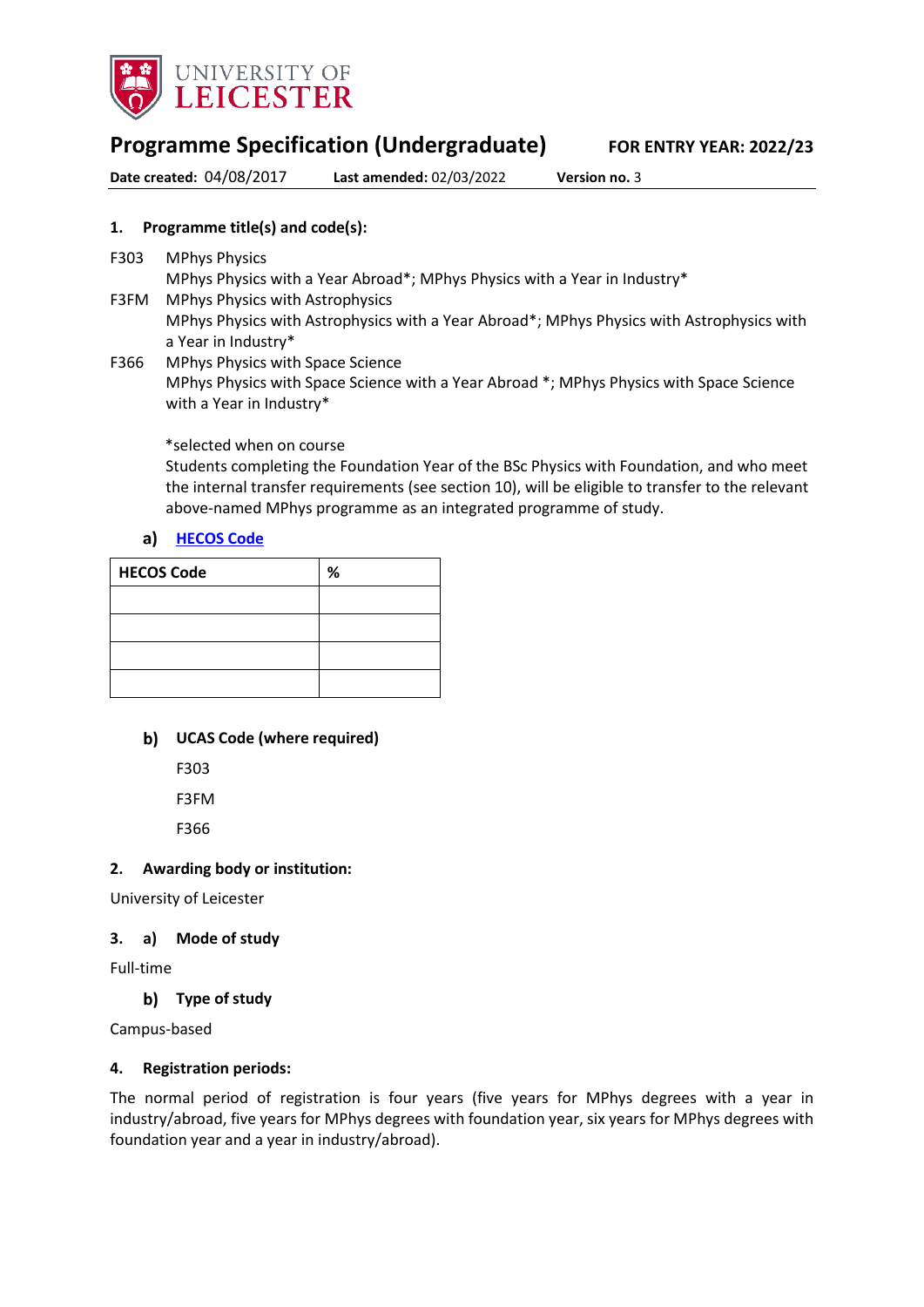The maximum period of registration is six years (seven years for MPhys degrees with a year in industry/abroad, seven years for MPhys degrees with foundation year, eight years for MPhys degrees with foundation year and a year in industry/abroad).

# **5. Typical entry requirements**

Three A-levels including Physics and Mathematics, typical offer ABB to include Physics and Mathematics. International Baccalaureate 30 points to include Physics and Mathematics, at least one at Higher Level.

## **For the aims, learning outcomes and application criteria for the GCSA Year Abroad please see**  <https://le.ac.uk/study/undergraduates/courses/abroad>

## **6. Accreditation of Prior Learning**

APL will not be accepted for exemptions from individual modules, however may be considered for direct entry to year 2, on a case by case and subject to the general provisions of the University APL policy.

For Foundation Year Variant: n/a

## **7. Programme aims**

The programme aims to:

- provide students with a coherent working knowledge of general physics and specialised knowledge in some areas up to Masters-level (FHEQ level 7).
	- provide exposure in some areas of physics to the frontiers of research
- generate interest in and understanding of the scope of physics {or astrophysics / space science}
- enable students to explore their interests in and aptitudes for a range of areas of physics
- provide the opportunity for students to achieve their full potential
- enable students to develop independent learning skills
- provide students with experience of working in a research environment
- introduce advanced data analysis and theoretical modelling techniques in areas of physical science up to Masters-level (FHEQ level 7).
- equip students with the knowledge and skills for original research, employment in R&D, education, science based industry and establishments, and for training at management levels in other professions.

In addition, for the 'with Industry' variants

• The 'Year in industry' variant of this programme is offered in accordance with the University's [standard specification for year in industry programme variants.](https://www2.le.ac.uk/offices/sas2/courses/documentation/undergraduate-programme-specification-content-for-year-in-industry-programme-variants)

• To provide experience of applications of professional and discipline-specific skills in Industry, and to reinforce knowledge through its use in different environments.

In addition, for the 'Year Abroad' variants

• To provide experience of study of physics, physics research, or related academic content at an appropriate level in a University in a different country, and to reinforce knowledge through its use in different environments.

For the Foundation Year variants, see Foundation Year Programme Specification

## **8. Reference points used to inform the programme specification**

• IoP accreditation [http://policy.iop.org/IOP/accreditation.html]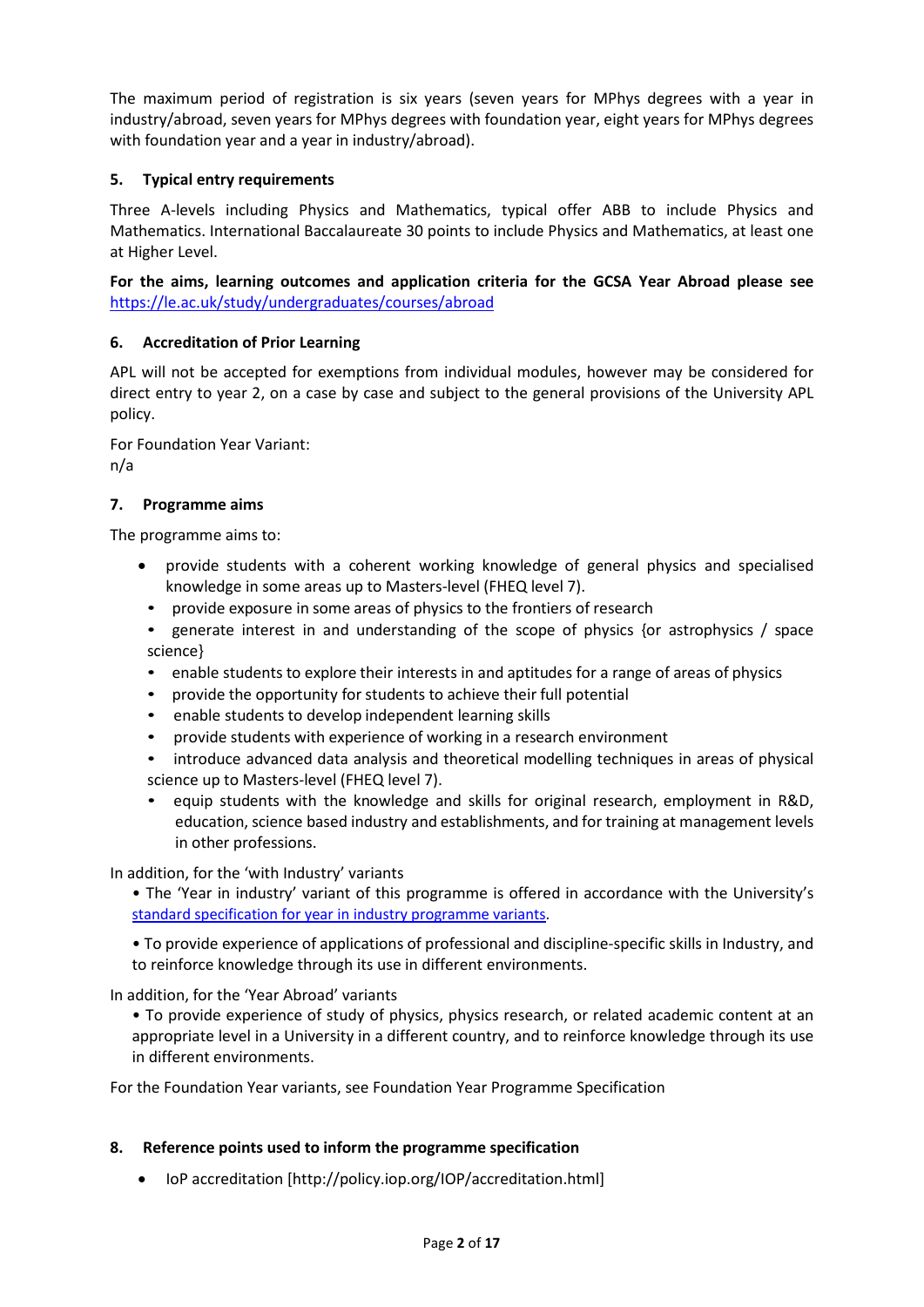- QAA Benchmarking Statement for Physics, astronomy and astrophysics (2019) [\[https://www.qaa.ac.uk/docs/qaa/subject-benchmark-statements/subject](https://eur03.safelinks.protection.outlook.com/?url=https%3A%2F%2Fwww.qaa.ac.uk%2Fdocs%2Fqaa%2Fsubject-benchmark-statements%2Fsubject-benchmark-statement-physics-astronomy-and-astrophysics.pdf%3Fsfvrsn%3Deff3c881_4&data=04%7C01%7Csav2%40leicester.ac.uk%7C8b98ca777ec0461f3e9708d8bece52f9%7Caebecd6a31d44b0195ce8274afe853d9%7C0%7C0%7C637469140961021592%7CUnknown%7CTWFpbGZsb3d8eyJWIjoiMC4wLjAwMDAiLCJQIjoiV2luMzIiLCJBTiI6Ik1haWwiLCJXVCI6Mn0%3D%7C1000&sdata=Ij5LOZDWmzZbjA01y792FHl%2Bg3ThWFRVb7ihLjbN%2FeE%3D&reserved=0)[benchmark-statement-physics-astronomy-and-astrophysics.pdf?sfvrsn=eff3c881\\_4\]](https://eur03.safelinks.protection.outlook.com/?url=https%3A%2F%2Fwww.qaa.ac.uk%2Fdocs%2Fqaa%2Fsubject-benchmark-statements%2Fsubject-benchmark-statement-physics-astronomy-and-astrophysics.pdf%3Fsfvrsn%3Deff3c881_4&data=04%7C01%7Csav2%40leicester.ac.uk%7C8b98ca777ec0461f3e9708d8bece52f9%7Caebecd6a31d44b0195ce8274afe853d9%7C0%7C0%7C637469140961021592%7CUnknown%7CTWFpbGZsb3d8eyJWIjoiMC4wLjAwMDAiLCJQIjoiV2luMzIiLCJBTiI6Ik1haWwiLCJXVCI6Mn0%3D%7C1000&sdata=Ij5LOZDWmzZbjA01y792FHl%2Bg3ThWFRVb7ihLjbN%2FeE%3D&reserved=0)
- Framework for Higher Education Qualifications (FHEQ)
- UK Quality Code for Higher Education
- University of Leicester Periodic Developmental Review Report
- External Examiners' reports (annual)
- United Nations Education for Sustainable Development Goals
- Destinations of Leavers from Higher Education (DLHE) survey

## **9. Programme Outcomes**

Unless otherwise stated, programme outcomes apply to all awards specified in 1. Programme title(s).

## **Discipline specific knowledge and competencies**

i) Mastery of an appropriate body of knowledge

| <b>Intended Learning</b><br><b>Outcomes</b>                                                                                                                                                                                                                                                                                                                                                                                                                                                                         | <b>Teaching and Learning Methods</b>                                                                                                                                                                              | <b>How Demonstrated?</b>                                                                                                                                                                                                         |
|---------------------------------------------------------------------------------------------------------------------------------------------------------------------------------------------------------------------------------------------------------------------------------------------------------------------------------------------------------------------------------------------------------------------------------------------------------------------------------------------------------------------|-------------------------------------------------------------------------------------------------------------------------------------------------------------------------------------------------------------------|----------------------------------------------------------------------------------------------------------------------------------------------------------------------------------------------------------------------------------|
| Typical students should be able<br>to: recall and apply the basic<br>concepts and laws of physics<br>and related mathematics as<br>specified in the Institute of<br>Physics 'Core of physics'; solve<br>model problems; conduct<br>experiments and apply<br>techniques; discuss and<br>describe a broad range of<br>current research themes in<br>physics; formulate evidence<br>based scientific arguments;<br>demonstrate specialist<br>knowledge at Masters-level<br>(FHEQ level 7) in some areas of<br>physics. | Lectures; specified reading; problem<br>classes; problem-based learning;<br>group workshops; open ended group<br>projects; laboratory practical<br>classes; computer practical classes;<br>research project work. | Written examinations; reports; oral<br>presentations; assessed practical<br>work; assessed computer exercises;<br>assessed problems; group<br>workshops; physics challenge<br>problem sessions; student-led<br>journal articles. |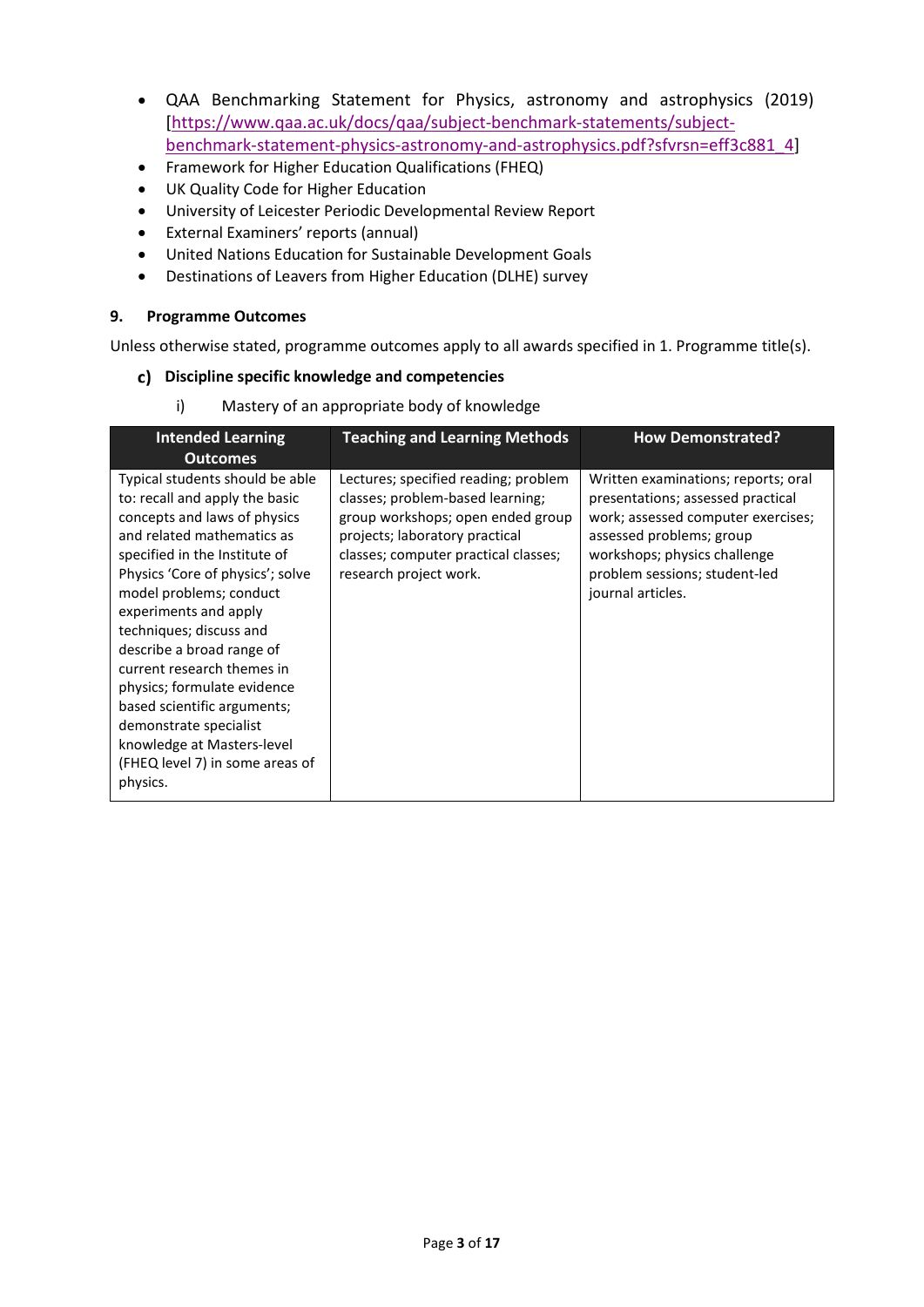ii) Understanding and application of key concepts and techniques

| <b>Intended Learning</b><br><b>Outcomes</b>                                                                                                                                                                                                                                                                                                                                                        | <b>Teaching and Learning Methods</b>                                                                                                                                                                                 | <b>How Demonstrated?</b>                                                                                                                                                                                                           |
|----------------------------------------------------------------------------------------------------------------------------------------------------------------------------------------------------------------------------------------------------------------------------------------------------------------------------------------------------------------------------------------------------|----------------------------------------------------------------------------------------------------------------------------------------------------------------------------------------------------------------------|------------------------------------------------------------------------------------------------------------------------------------------------------------------------------------------------------------------------------------|
| Typical students should be<br>able to: solve familiar and<br>unfamiliar physics related<br>problems; demonstrate<br>novel application of basic<br>knowledge; design, construct<br>and conduct physics<br>experiments; describe and<br>discuss the accumulation of<br>scientific evidence; use<br>computer programs to<br>analyse data; apply<br>conceptual knowledge in a<br>research environment. | Lectures; specified reading;<br>problem classes; problem-based<br>learning; group workshops; open<br>ended group projects; laboratory<br>practical classes; computer<br>practical classes; research project<br>work. | Written examinations; reports;<br>oral presentations; assessed<br>practical work; assessed<br>computer exercises; assessed<br>problems; group workshops;<br>assessed physics challenge<br>sessions; student-led journal<br>papers. |

# iii) Critical analysis of key issues

| <b>Intended Learning</b><br><b>Outcomes</b>                                                                                                                                                                                        | <b>Teaching and Learning Methods</b>                                                                                                  | <b>How Demonstrated?</b>                                                                 |
|------------------------------------------------------------------------------------------------------------------------------------------------------------------------------------------------------------------------------------|---------------------------------------------------------------------------------------------------------------------------------------|------------------------------------------------------------------------------------------|
| Typical students should be<br>able to: critically appraise<br>data and discuss its<br>limitations; draw<br>quantitative conclusions<br>from sample data; critically<br>assess and compare<br>scientific theories in some<br>areas. | Lectures; problem-based<br>learning; group projects;<br>laboratory practical classes;<br>computer practical classes;<br>project work. | Reports; oral presentations;<br>assessed practical work; assessed<br>computer exercises. |

iv) Clear and concise presentation of material

| <b>Intended Learning</b><br><b>Outcomes</b>                                                                                                                                                                            | <b>Teaching and Learning Methods</b>                                                                                                   | <b>How Demonstrated?</b>                                                                                                                                       |
|------------------------------------------------------------------------------------------------------------------------------------------------------------------------------------------------------------------------|----------------------------------------------------------------------------------------------------------------------------------------|----------------------------------------------------------------------------------------------------------------------------------------------------------------|
| Typical students should be<br>able to: present scientific<br>ideas, data and results in a<br>variety of forms (e.g. reports,<br>seminars, posters, papers<br>etc); participate in scientific<br>discussion and debate. | Tutorials; problem-based<br>learning; group projects;<br>laboratory practical classes;<br>computer practical classes;<br>project work. | Reports; oral presentations;<br>assessed practical work; assessed<br>computer exercises; physics<br>challenge problem sessions;<br>student-led journal papers. |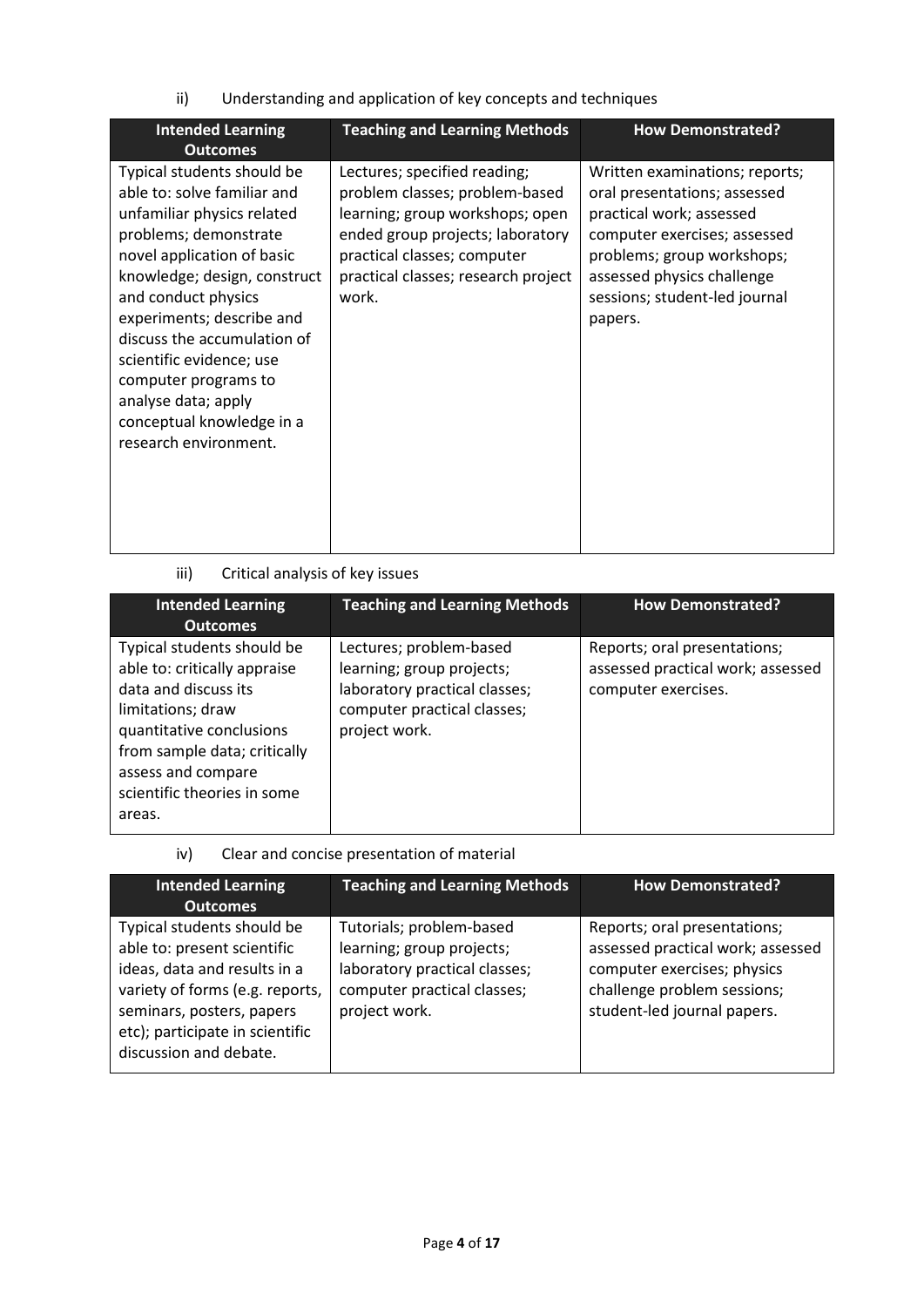v) Critical appraisal of evidence with appropriate insight

| <b>Intended Learning</b><br><b>Outcomes</b>                                                                                                                                                                                                            | <b>Teaching and Learning Methods</b>                                                                                                                                             | <b>How Demonstrated?</b>                                                                                                                                                                                                |
|--------------------------------------------------------------------------------------------------------------------------------------------------------------------------------------------------------------------------------------------------------|----------------------------------------------------------------------------------------------------------------------------------------------------------------------------------|-------------------------------------------------------------------------------------------------------------------------------------------------------------------------------------------------------------------------|
| Typical students should be<br>able to discuss and<br>implement experimental<br>methodology; collect and<br>critically analyse data; draw<br>valid inferences from data in<br>a variety of settings; discuss<br>and criticize scientific<br>literature. | Problem-based learning;<br>lectures; open ended group<br>projects; laboratory practical<br>classes; computer practical<br>classes; research project work;<br>student-led journal | Written examinations; reports;<br>oral presentations; assessed<br>practical work; assessed<br>computer exercises; assessed<br>problems; group workshops;<br>physics challenge problem<br>sessions; student-led journal. |

| vi) | Other discipline specific competencies |
|-----|----------------------------------------|
|-----|----------------------------------------|

| <b>Intended Learning</b><br><b>Outcomes</b>                                                                                                                                                                                                                                                                                                                                                                                                    | <b>Teaching and Learning Methods</b>                                                    | <b>How Demonstrated?</b>                                                                                                  |
|------------------------------------------------------------------------------------------------------------------------------------------------------------------------------------------------------------------------------------------------------------------------------------------------------------------------------------------------------------------------------------------------------------------------------------------------|-----------------------------------------------------------------------------------------|---------------------------------------------------------------------------------------------------------------------------|
| Typical students should be able<br>to: discuss, design and<br>implement scientific<br>experiments; competently use a<br>range of standard laboratory<br>equipment; describe and<br>adhere to laboratory safety<br>procedures; describe and<br>discuss novel applications of<br>physics; describe and discuss<br>some areas of current research<br>in physics; design, write and<br>implement computer code to<br>solve physics-based problems. | Tutorials; problem-based learning;<br>group projects; project work; group<br>workshops. | Written reports; oral presentations;<br>assessed practical work; assessed<br>computer exercises; written<br>examinations. |

# **Transferable skills**

i) Oral communication

| <b>Intended Learning</b><br><b>Outcomes</b>                                                                                                                                                                                                                                                                                                                   | <b>Teaching and Learning Methods</b>                                                                      | <b>How Demonstrated?</b>                                              |
|---------------------------------------------------------------------------------------------------------------------------------------------------------------------------------------------------------------------------------------------------------------------------------------------------------------------------------------------------------------|-----------------------------------------------------------------------------------------------------------|-----------------------------------------------------------------------|
| Typical students should be<br>able to: organise, manage<br>and present project work;<br>collect and critically analyse<br>data; solve unfamiliar<br>numerical problems; design,<br>write and implement<br>computer programs;<br>describe and discuss<br>scientific concepts to a<br>variety of audiences; apply<br>scientific methods to novel<br>situations. | Tutorials; problem-based<br>learning; group projects; group<br>workshops; physics challenge;<br>projects. | Oral project presentations;<br>physics challenge problem<br>sessions. |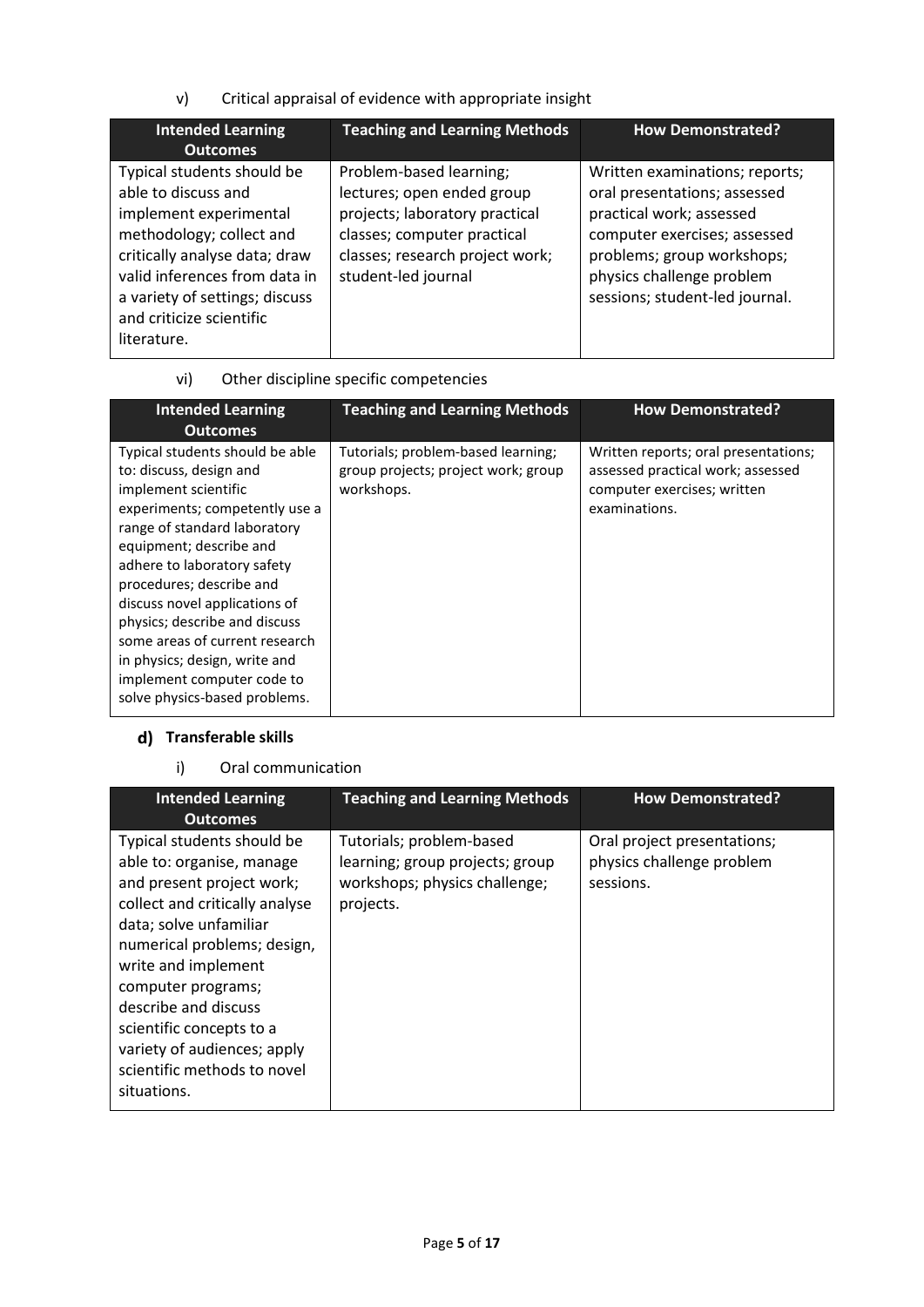# ii) Written communication

| <b>Intended Learning</b><br><b>Outcomes</b>                                                                                                                                                                                                       | <b>Teaching and Learning Methods</b>                                                                                                                                        | <b>How Demonstrated?</b>                                                                                              |
|---------------------------------------------------------------------------------------------------------------------------------------------------------------------------------------------------------------------------------------------------|-----------------------------------------------------------------------------------------------------------------------------------------------------------------------------|-----------------------------------------------------------------------------------------------------------------------|
| Typical students should be<br>able to write concise and<br>clear scientific reports and<br>papers, laboratory reports<br>and project summaries;<br>write CVs; clearly discuss<br>some areas of current<br>research in physics in written<br>form. | Tutorials; problem-based<br>learning; open ended group<br>project work; laboratory practical<br>classes; CV writing workshop;<br>research projects; student-led<br>journal. | Written project and laboratory<br>reports; formatively assessed<br>CVs; written exams; student-led<br>journal papers. |

# iii) Information technology

| <b>Intended Learning</b><br><b>Outcomes</b>                                                                                                                                                                     | <b>Teaching and Learning Methods</b>                                                                                                     | <b>How Demonstrated?</b>                                                            |
|-----------------------------------------------------------------------------------------------------------------------------------------------------------------------------------------------------------------|------------------------------------------------------------------------------------------------------------------------------------------|-------------------------------------------------------------------------------------|
| Typical students should be<br>able to: write software to<br>solve numerical problems<br>and analyse data; use<br>mathematical packages for<br>data analysis; use<br>spreadsheets/word<br>processing facilities. | Lectures; workshops; research<br>projects; open ended group<br>projects; laboratory practical<br>classes; computer practical<br>classes. | Assessed IT tasks;<br>laboratory/project assessment;<br>reports; assessed problems. |

# iv) Numeracy

| <b>Intended Learning</b><br><b>Outcomes</b>                                                                                                                                                                                                                        | <b>Teaching and Learning Methods</b>                                                                              | <b>How Demonstrated?</b>                                                                                                                                                                                                          |
|--------------------------------------------------------------------------------------------------------------------------------------------------------------------------------------------------------------------------------------------------------------------|-------------------------------------------------------------------------------------------------------------------|-----------------------------------------------------------------------------------------------------------------------------------------------------------------------------------------------------------------------------------|
| Typical students should be<br>able to: use analytical and<br>graphical methods; analyse<br>data; solve numerical<br>problems involving e.g.<br>calculus, linear algebra,<br>vector and Fourier methods;<br>apply and assess methods of<br>numerical approximation. | Lectures; workshops; projects;<br>group projects; laboratory<br>practical classes; computer<br>practical classes. | Written examinations; reports;<br>oral presentations; assessed<br>practical work; assessed<br>computer exercises; assessed<br>problems; group workshops;<br>physics challenge problem<br>sessions; student-led journal<br>papers. |

v) Team working

| <b>Intended Learning</b>                                                                                                                                                                                         | <b>Teaching and Learning Methods</b>                                                                                       | <b>How Demonstrated?</b>                                                                                                             |
|------------------------------------------------------------------------------------------------------------------------------------------------------------------------------------------------------------------|----------------------------------------------------------------------------------------------------------------------------|--------------------------------------------------------------------------------------------------------------------------------------|
| <b>Outcomes</b>                                                                                                                                                                                                  |                                                                                                                            |                                                                                                                                      |
| Typical students should be<br>able to: discuss concepts and<br>formulate plans working<br>with peers; organise time<br>and tasks coherently<br>between group members;<br>produce joint<br>reports/presentations. | Group problem solving; problem<br>based learning; open ended<br>group projects; physics<br>challenge; student-led journal. | Group assessment (outcomes and<br>oral questioning); physics<br>challenge sessions; assessed<br>supervised team project<br>meetings. |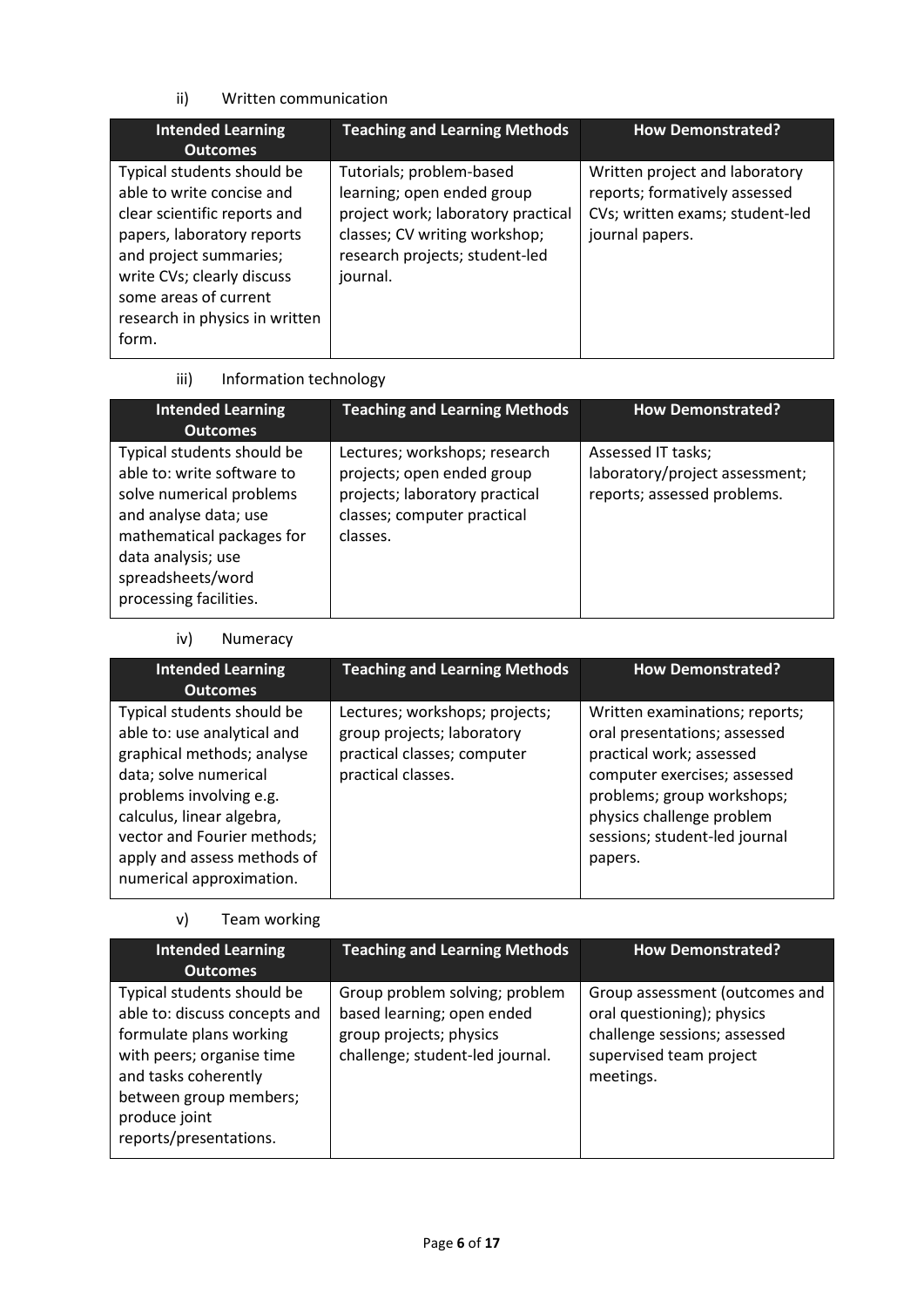# vi) Problem solving

| <b>Intended Learning</b><br><b>Outcomes</b>                                                                                                                                                                                                                             | <b>Teaching and Learning Methods</b>                                                                                                                                                  | <b>How Demonstrated?</b>                                                                                                                                                                                   |
|-------------------------------------------------------------------------------------------------------------------------------------------------------------------------------------------------------------------------------------------------------------------------|---------------------------------------------------------------------------------------------------------------------------------------------------------------------------------------|------------------------------------------------------------------------------------------------------------------------------------------------------------------------------------------------------------|
| Typical students should be<br>able to: analyse problem;<br>plan and implement<br>projects; apply physics<br>knowledge and problem<br>solving ability to novel<br>applications; write software<br>to solve numerical problems<br>solve unfamiliar numerical<br>problems. | Tutorials; lectures; problem<br>based learning; laboratory and<br>project supervision; open ended<br>group projects; research<br>projects; physics challenge;<br>student-led journal. | Marked problems; written<br>examinations; group work<br>assessment; project assessment;<br>physics challenge sessions;<br>assessed practical work; assessed<br>computer workshops; student-led<br>journal. |

vii) Information handling

| <b>Intended Learning</b><br><b>Outcomes</b>                                                                                                                                                                                                                           | <b>Teaching and Learning Methods</b>                                                                       | <b>How Demonstrated?</b>                                                                                                                   |
|-----------------------------------------------------------------------------------------------------------------------------------------------------------------------------------------------------------------------------------------------------------------------|------------------------------------------------------------------------------------------------------------|--------------------------------------------------------------------------------------------------------------------------------------------|
| Typical students should be<br>able to: describe and discuss<br>the scientific method; collect<br>and analyse data; present<br>data in various forms (e.g.<br>tabular and graphical);<br>access, search and appraise<br>articles in scientific<br>journals/literature. | Tutorials; lectures; problem-<br>based learning; laboratory and<br>project supervision; group<br>projects. | Group presentations; poster<br>presentations; oral presentations;<br>viva examinations; reports;<br>essays; physics challenge<br>sessions. |

# viii) Skills for lifelong learning

| <b>Intended Learning</b><br><b>Outcomes</b>                                                                                                                                                                                                                                                                                            | <b>Teaching and Learning Methods</b>                                                                                                                                                                          | <b>How Demonstrated?</b>                                                                                                                                                     |
|----------------------------------------------------------------------------------------------------------------------------------------------------------------------------------------------------------------------------------------------------------------------------------------------------------------------------------------|---------------------------------------------------------------------------------------------------------------------------------------------------------------------------------------------------------------|------------------------------------------------------------------------------------------------------------------------------------------------------------------------------|
| Typical students should be<br>able to: plan and undertake<br>projects involving elements<br>of independent research;<br>access, search and appraise<br>scholarly articles; collect and<br>analyse data; search for and<br>pursue employment and/or<br>further study opportunities;<br>work effectively in teams;<br>work to deadlines. | Resource based learning; project<br>work; group projects; group<br>industry projects; group<br>education projects; study abroad<br>experience; industrial<br>experience; embedded<br>employability programme. | Project reports; oral<br>presentations; assessed practical<br>classes; written examinations;<br>student-led journal papers;<br>formatively assessed CVs;<br>Leicester Award. |

# **10. Progression points**

This programme follows the standard Scheme of Progression set out in **Senate Regulations** - see the version of Senate Regulation 5 governing undergraduate programmes relevant to the year of entry.

The following additional progression requirements for this programme have been approved:

Laboratory and project based modules are not available for reassessment except at the discretion of the Board of Examiners who may ask students to resubmit one or more assessed coursework elements where it is possible for students to achieve a pass mark for the module by improving their mark in individual coursework elements. This will typically be in cases of mitigating circumstances.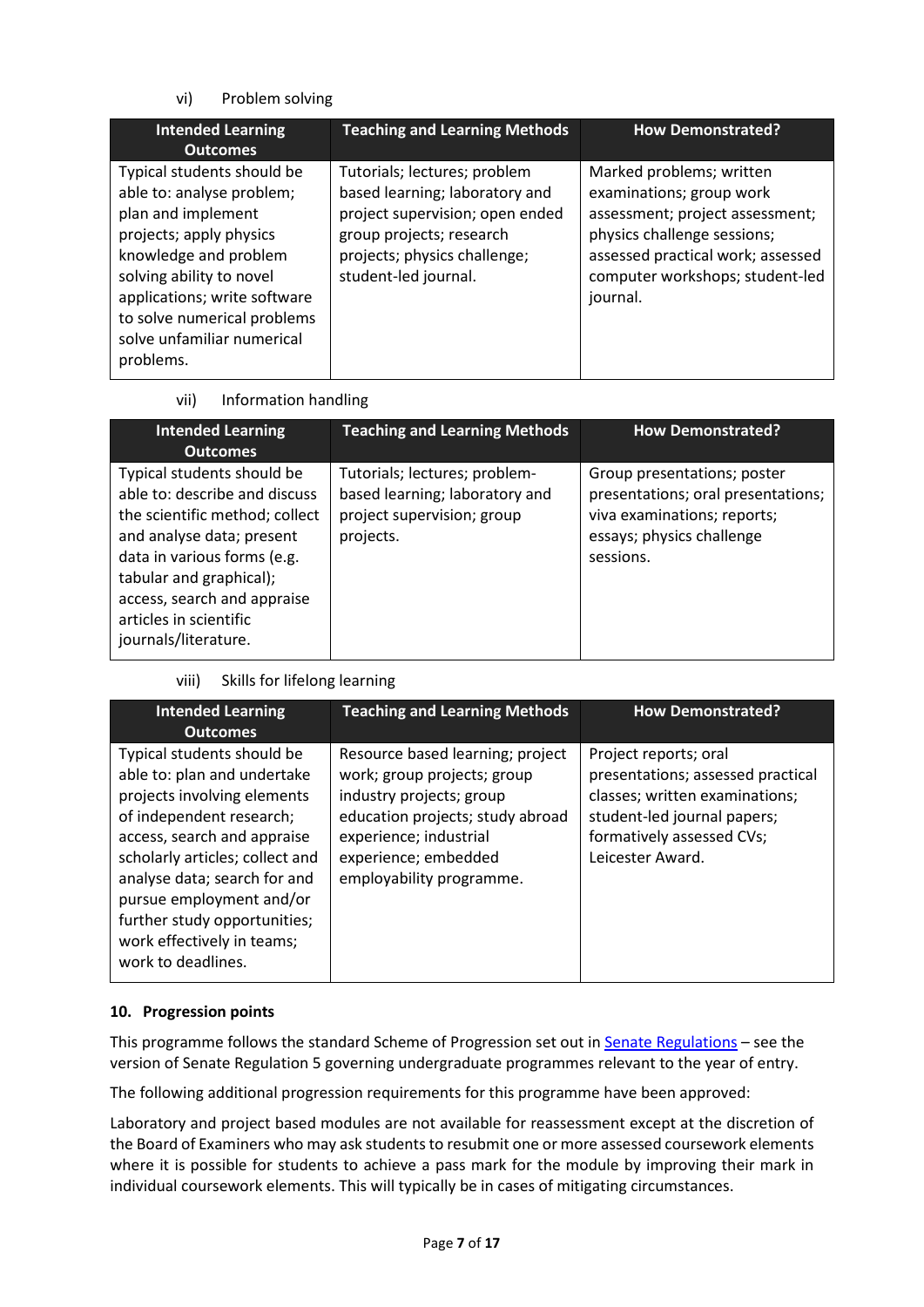PA1900 is a prerequisite module that must be passed with a mark of at least 40.00% for students to progress to year 2.

PA2900 is a prerequisite module that must be passed with a mark of at least 40.00% for students to progress to year 3.

In order to progress to the third year of the MPhys programme students must achieve a minimum year two mark of 55.00% (the recommended minimum year 2 mark for continuation on the MPhys programme is 60.00%).

PA3900 is a prerequisite module that must be passed with a mark of at least 40.00% for students to progress to year 4.

In order to progress to the final year of the MPhys programme students must achieve a minimum year three mark of 51.00% (the recommended minimum year 3 mark for continuation on the MPhys programmes is 55.00%).

In the event that a student does not attain the MPhys progression criteria, they will be transferred to the BSc programme.

During year 3 or 4, and before the meeting of the Board of Examiners, a student enrolled on the MPhys may, exceptionally, request to graduate with a BSc degree. In this case, and at the discretion of the Board of Examiners, a BSc may be awarded provided the intended learning outcomes for the BSc are met.

## **Progression on a specialist Physics with Astrophysics or Space Science course**

To progress to year 2 of the Physics with Astrophysics degree students must attempt one of PA1601, PA1602 or PA1603. To progress to year 3 of the Physics with Astrophysics degree students must attempt one of PA2601, PA2602, PA2603 in year 2. To progress to year 4 of a Physics with Astrophysics degree students must, in year 3, attempt 30 credits of elective modules in an area of Astrophysics, and successfully pass (with a mark of at least 40.00%) an appropriately themed research project. To graduate with a Physics with Astrophysics degree students, in year 4, must take an appropriately themed advanced research project and select at least 15-credits of electives material with the appropriate specialism. In cases where a student fails to take the required speciality courses but successfully attains the MPhys progression criteria they will be transferred to the Physics MPhys.

To progress to year 2 of the Physics with Space Science degree students must attempt one of PA1601, PA1602 or PA1604. To progress to year 3 of the Physics with Space Science degree students must attempt one of PA2603, PA2604, PA2605 in year 2. To progress to year 4 of the Physics with Space Science degree students must, in year 3, attempt 30 credits of elective modules in an area of Space Science, and successfully pass (with a mark of at least 40.00%) an appropriately themed research project. To graduate with a Physics with Space Science degree students, in year 4, must take an appropriately themed advanced research project and select at least 15-credits of electives material with the appropriate specialism. In cases where a student fails to take the required speciality courses but successfully attains the MPhys progression criteria they will be transferred to the Physics MPhys.

## **Progression from BSc programmes in Physics**

Students on BSc programmes in Physics, who meet the minimum progression requirements and the pre-requisites of the equivalent MPhys programme, may transfer onto that programme.

In cases where a student has failed to meet a requirement to progress they will be required to withdraw from the course

## **Course transfers**

Students may transfer to Physics with Astrophysics or Physics with Space Science degrees if they have the right prerequisites given above.

Students taking any combination of modules may transfer to a Physics MPhys degree.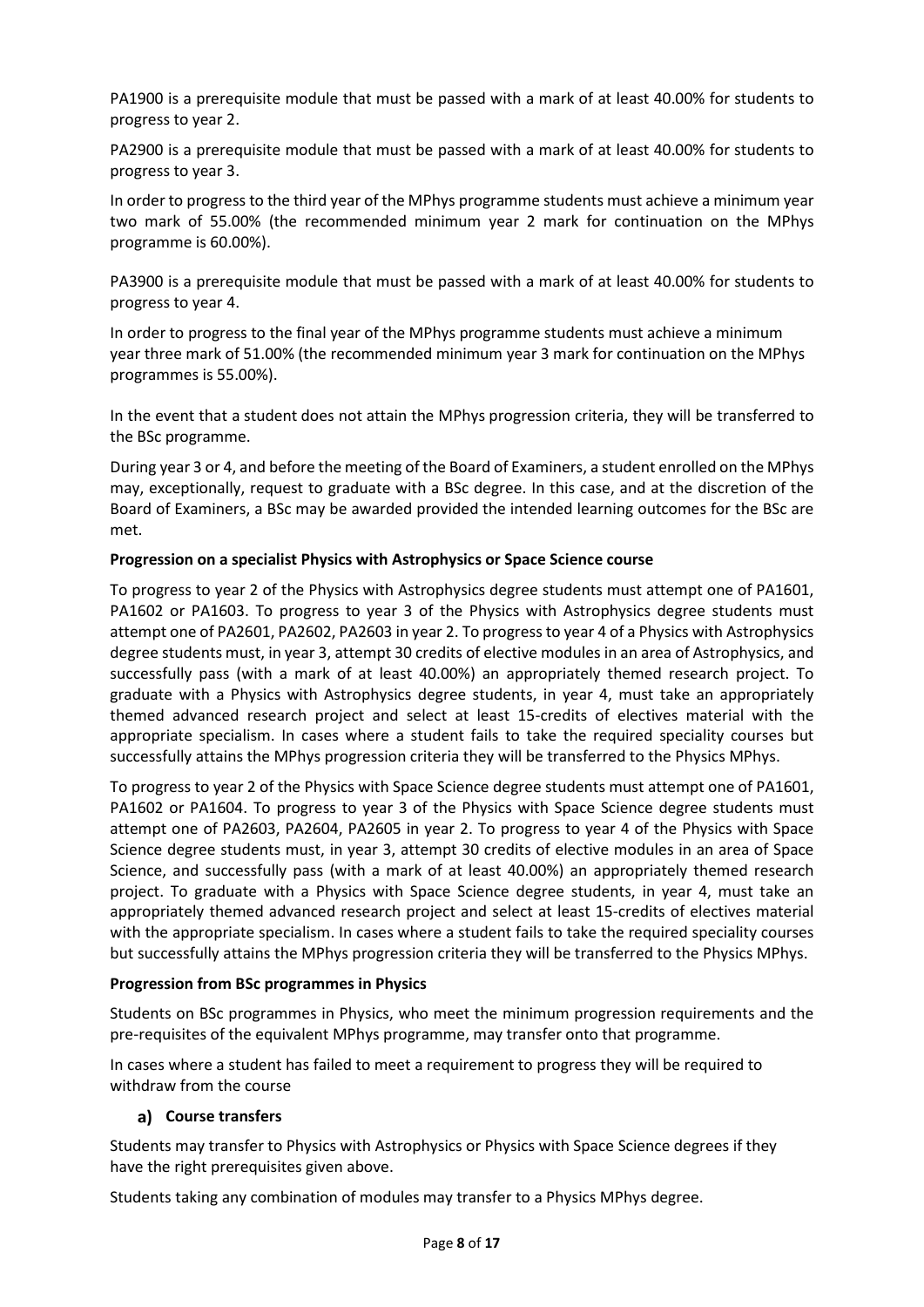Transfer to the relevant BSc degrees is possible at any point prior to the end of the final year of study.

Transfer to Year Abroad and Year in Industry degrees is possible up to the end of year 3 where students have been accepted onto these programmes.

## **11. Criteria for award and classification**

This programme follows the standard scheme of undergraduate award and classification set out in [Senate Regulations](http://www.le.ac.uk/senate-regulations) – see the version of *Senate Regulation 5 governing undergraduate programmes* relevant to the year of entry.

## **12. Special features**

Group problem solving; student-centred learning; research-based projects; problem-based learning; opportunity of industry, business, or education-led group research projects; student-led scientific journal.

## **13. Indications of programme quality**

Institute of Physics accreditation QAA Subject Review Academic Review External examiners reports Destinations of Leavers from Higher Education (DLHE) survey

## **14. External Examiner(s) reports**

The details of the External Examiner(s) for this programme and the most recent External Examiners' reports for this programme can be found at [exampapers@Leicester](https://exampapers.le.ac.uk/) [log-in required]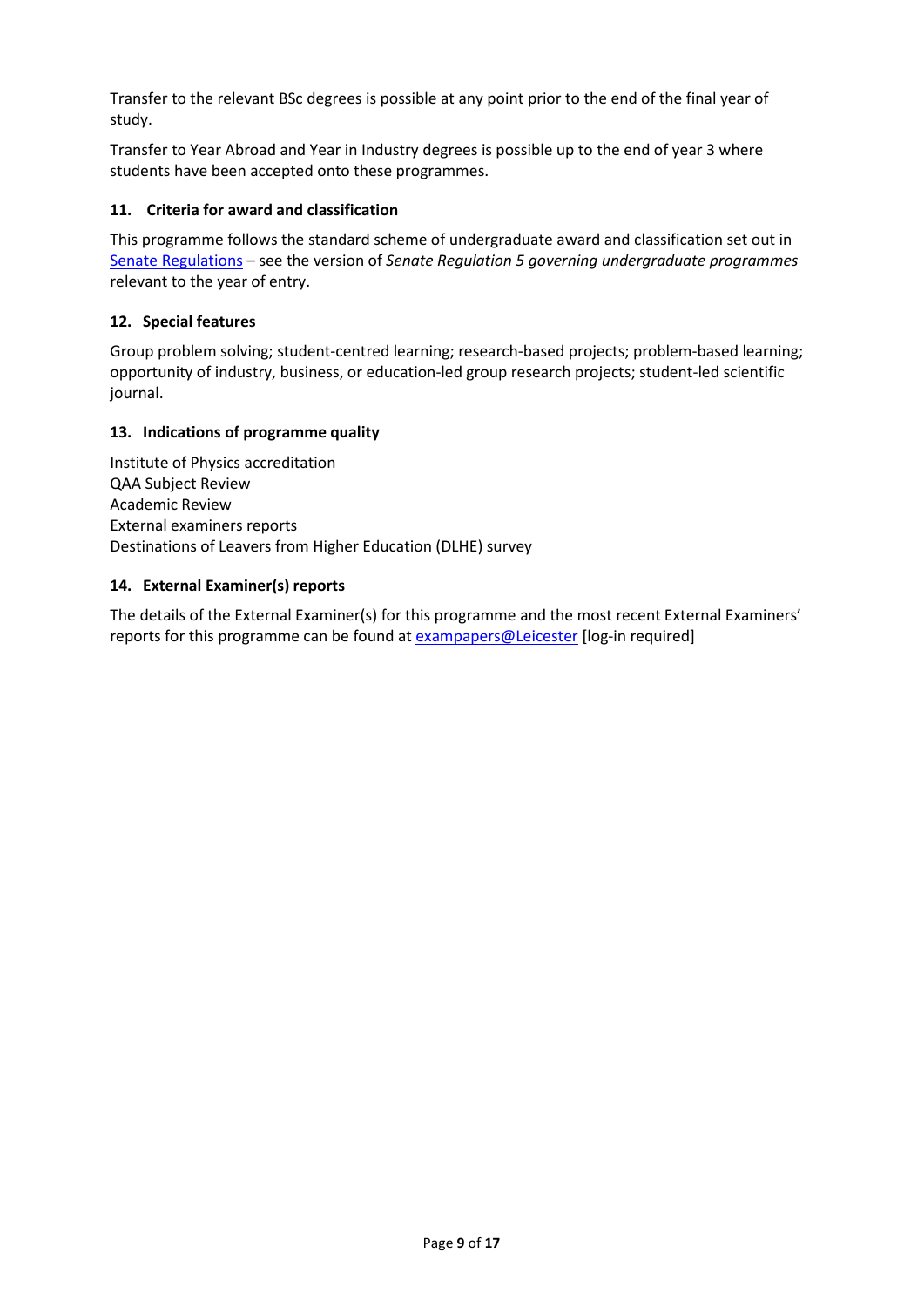

# **Programme Specification (Undergraduate) FOR ENTRY YEAR: 2022/23**

**Date created:** 04/08/2017 **Last amended:** 02/03/2022 **Version no.** 3

# **Appendix 1: Programme structure (programme regulations)**

The University regularly reviews its programmes and modules to ensure that they reflect the current status of the discipline and offer the best learning experience to students. On occasion, it may be necessary to alter particular aspects of a course or module.

### **Updates to the programme**

| $\,$ Academic year affected | Module Code(s) | <b>Update</b> |
|-----------------------------|----------------|---------------|
|                             |                |               |
|                             |                |               |
|                             |                |               |
|                             |                |               |

### **ALL MPHYS PROGRAMMES**

## **Level 4/Year 1 2021/22**

## Credit breakdown

| <b>Status</b> | <b>Year long</b> | Semester 1 | Semester 2 |
|---------------|------------------|------------|------------|
| Core          | 15 credits       | 45 credits | 45 credits |
| Optional      | 15 credits       | n/a        | n/a        |

120 credits in total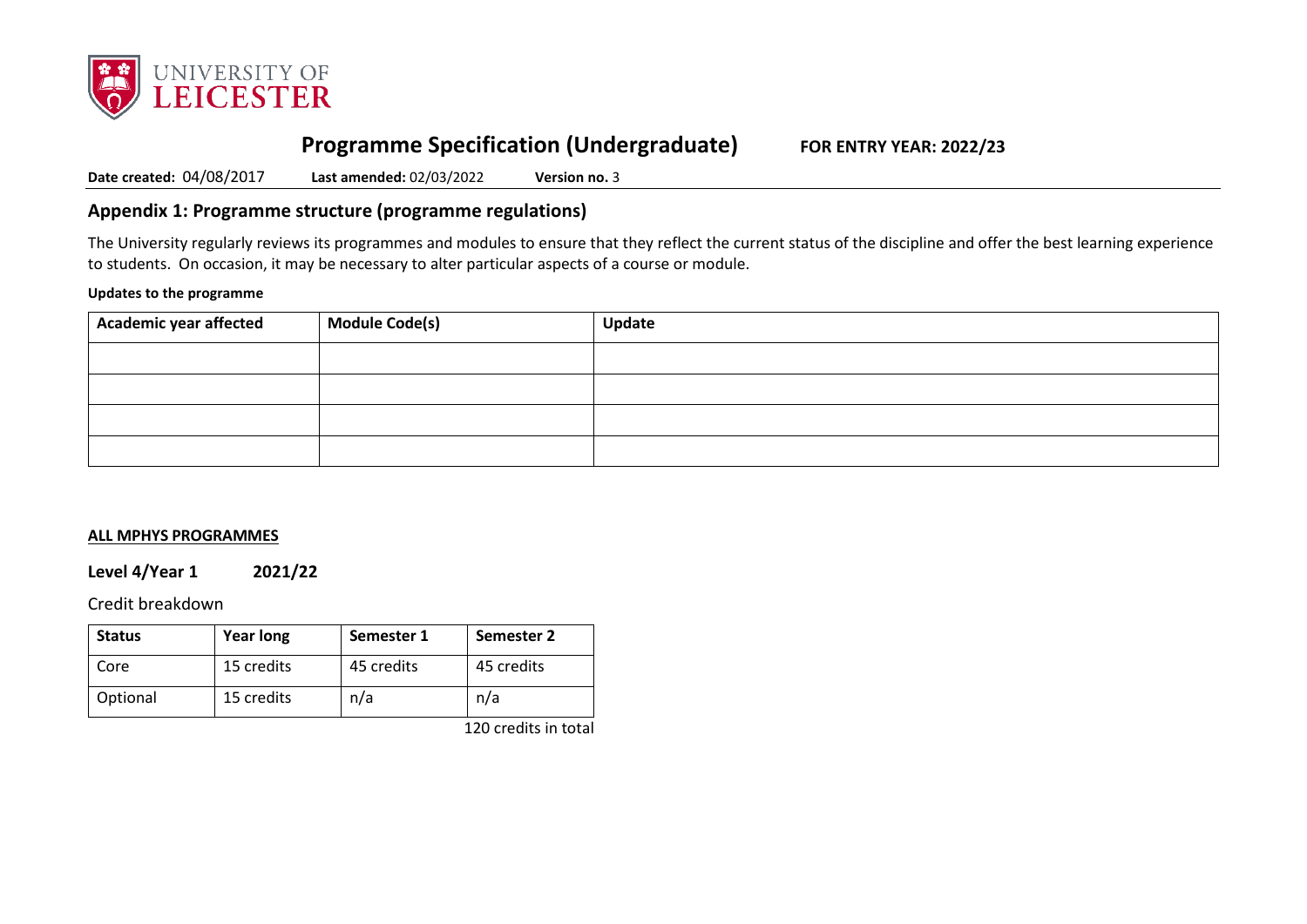# Core modules

| <b>Delivery period</b> | Code   | <b>Title</b>                                  | <b>Credits</b> |
|------------------------|--------|-----------------------------------------------|----------------|
| Sem 1                  | PA1110 | <b>MECHANICS</b>                              | 15 credits     |
| Sem 1                  | PA1130 | ELECTRICITY AND MAGNETISM                     | 15 credits     |
| Sem 1                  | PA1710 | <b>MATHEMATICAL PHYSICS 1.1</b>               | 15 credits     |
| Sem <sub>2</sub>       | PA1120 | <b>LIGHT AND MATTER</b>                       | 15 credits     |
| Sem <sub>2</sub>       | PA1140 | WAVES AND QUANTA                              | 15 credits     |
| Sem <sub>2</sub>       | PA1720 | <b>MATHEMATICAL PHYSICS 1.2</b>               | 15 credits     |
| Year long              | PA1010 | PHYSICS SKILLS AND PROFESSIONAL DEVELOPMENT 1 | n/a            |
| Year long              | PA1900 | <b>EXPERIMENTAL PHYSICS 1</b>                 | 15 credits     |

# **Notes**

n/a

# Option modules

| <b>Delivery period</b> | Code   | <b>Title</b>                                                      | <b>Credits</b> |
|------------------------|--------|-------------------------------------------------------------------|----------------|
| Year long              | PA1601 | INTRODUCTION TO ASTROPHYSICS, MODERN PHYSICS AND SPACE SCIENCE    | 15 credits     |
| Year long              | PA1602 | INTRODUCTION TO APPLIED PHYSICS, ASTROPHYSICS AND SPACE SCIENCE   | 15 credits     |
| Year long              | PA1603 | INTRODUCTION TO APPLIED PHYSICS, ASTROPHYSICS AND MODERN PHYSICS  | 15 credits     |
| Year long              | PA1604 | INTRODUCTION TO APPLIED PHYSICS, MODERN PHYSICS AND SPACE SCIENCE | 15 credits     |

## **Notes**

This is an indicative list of option modules and not definitive of what will be available. Option module choice is also subject to availability, timetabling, student number restrictions and, where appropriate, students having taken appropriate pre-requisite modules.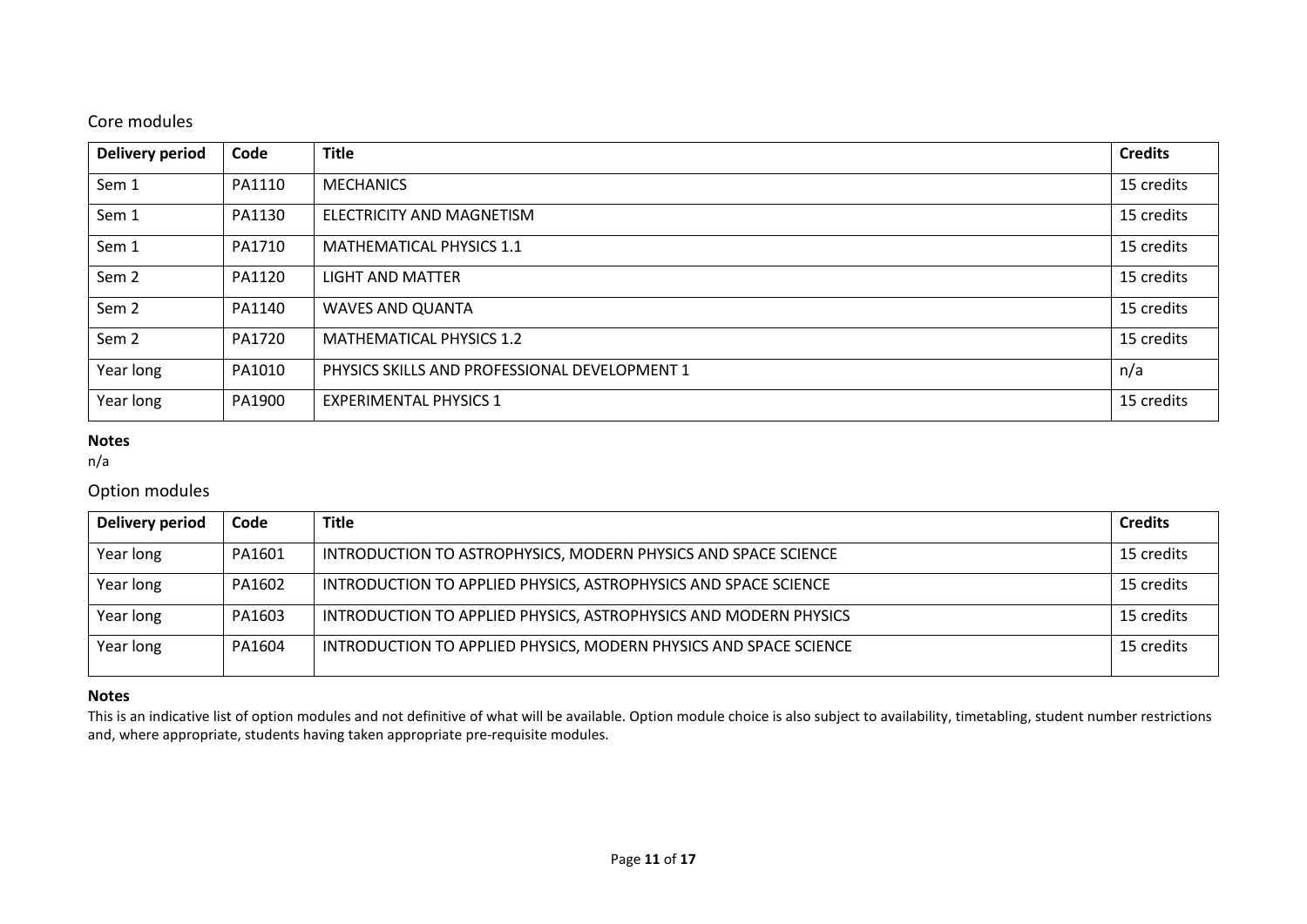# **Level 5/Year 2 2022/23**

# Credit breakdown

| <b>Status</b> | <b>Year long</b> | Semester 1 | Semester 2 |
|---------------|------------------|------------|------------|
| Core          | 30 credits       | 45 credits | 30 credits |
| Optional      | n/a              | n/a        | 45 credits |

120 credits in total

# Core modules

| <b>Delivery period</b> | Code   | <b>Title</b>                                  | <b>Credits</b> |
|------------------------|--------|-----------------------------------------------|----------------|
| Sem 1                  | PA2710 | <b>MATHEMATICAL PHYSICS 2</b>                 | 15 credits     |
| Sem 1                  | PA2260 | RELATIVITY, QUANTUM PHYSICS AND PARTICLES     | 15 credits     |
| Sem 1                  | PA2240 | ELECTROMAGNETIC FIELDS                        | 15 credits     |
| Sem <sub>2</sub>       | PA2720 | THERMAL AND STATISTICAL PHYSICS               | 15 credits     |
| Sem <sub>2</sub>       | PA2230 | <b>CONDENSED MATTER PHYSICS</b>               | 15 credits     |
| Year long              | PA2010 | PHYSICS SKILLS AND PROFESSIONAL DEVELOPMENT 2 | n/a            |
| Year long              | PA2900 | <b>EXPERIMENTAL PHYSICS 2</b>                 | 30 credits     |

# **Notes**

n/a

# Option modules

| Delivery period  | Code   | <b>Title</b>                                  | <b>Credits</b> |
|------------------|--------|-----------------------------------------------|----------------|
| Sem <sub>2</sub> | PA2601 | INTERMEDIATE ASTROPHYSICS AND MODERN PHYSICS  | 15 credits     |
| Sem <sub>2</sub> | PA2602 | INTERMEDIATE ASTROPHYSICS AND APPLIED PHYSICS | 15 credits     |
| Sem <sub>2</sub> | PA2603 | INTERMEDIATE ASTROPHYSICS AND SPACE SCIENCE   | 15 credits     |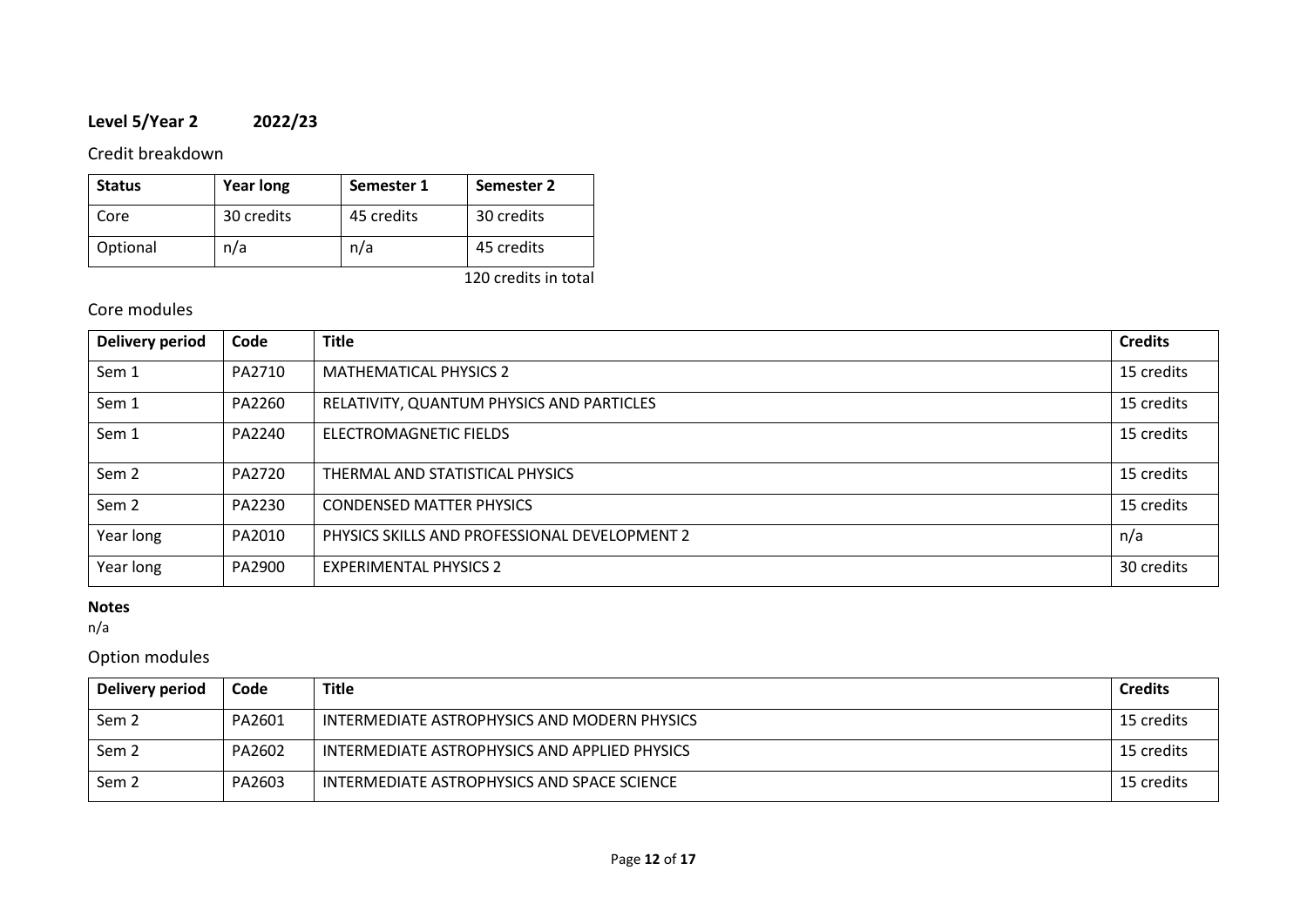| Delivery period  | Code   | <b>Title</b>                                    | <b>Credits</b> |
|------------------|--------|-------------------------------------------------|----------------|
| Sem 2            | PA2604 | INTERMEDIATE MODERN PHYSICS AND SPACE SCIENCE   | 15 credits     |
| Sem <sub>2</sub> | PA2605 | INTERMEDIATE APPLIED PHYSICS AND SPACE SCIENCE  | 15 credits     |
| Sem <sub>2</sub> | PA2606 | INTERMEDIATE APPLIED PHYSICS AND MODERN PHYSICS | 15 credits     |

### **Notes**

This is an indicative list of option modules and not definitive of what will be available. Option module choice is also subject to availability, timetabling, student number restrictions and, where appropriate, students having taken appropriate pre-requisite modules

# **Level 6/Year 3 2023/24**

# Credit breakdown

| <b>Status</b> | <b>Year long</b> | Semester 1 | Semester 2 |
|---------------|------------------|------------|------------|
| Core          | n/a              | 30 credits | 45 credits |
| Optional      | n/a              | 30 credits | 15 credits |

120 credits in total

# Core modules

| <b>Delivery period</b> | Code   | <b>Title</b>                                  | <b>Credits</b> |
|------------------------|--------|-----------------------------------------------|----------------|
| Sem 1                  | PA3210 | <b>QUANTUM MECHANICS</b>                      | 15 credits     |
| Sem 1                  | PA3250 | <b>MATHEMATICAL PHYSICS 3</b>                 | 15 credits     |
| Sem <sub>2</sub>       | PA3230 | <b>RADIATION AND MATTER</b>                   | 15 credits     |
| Sem <sub>2</sub>       | PA3280 | PHYSICS CHALLENGE                             | 15 credits     |
| Sem <sub>2</sub>       | PA3900 | <b>RESEARCH PROJECT</b>                       | 15 credits     |
| Year long              | PA3010 | PHYSICS SKILLS AND PROFESSIONAL DEVELOPMENT 3 | n/a            |

## **Notes**

N/A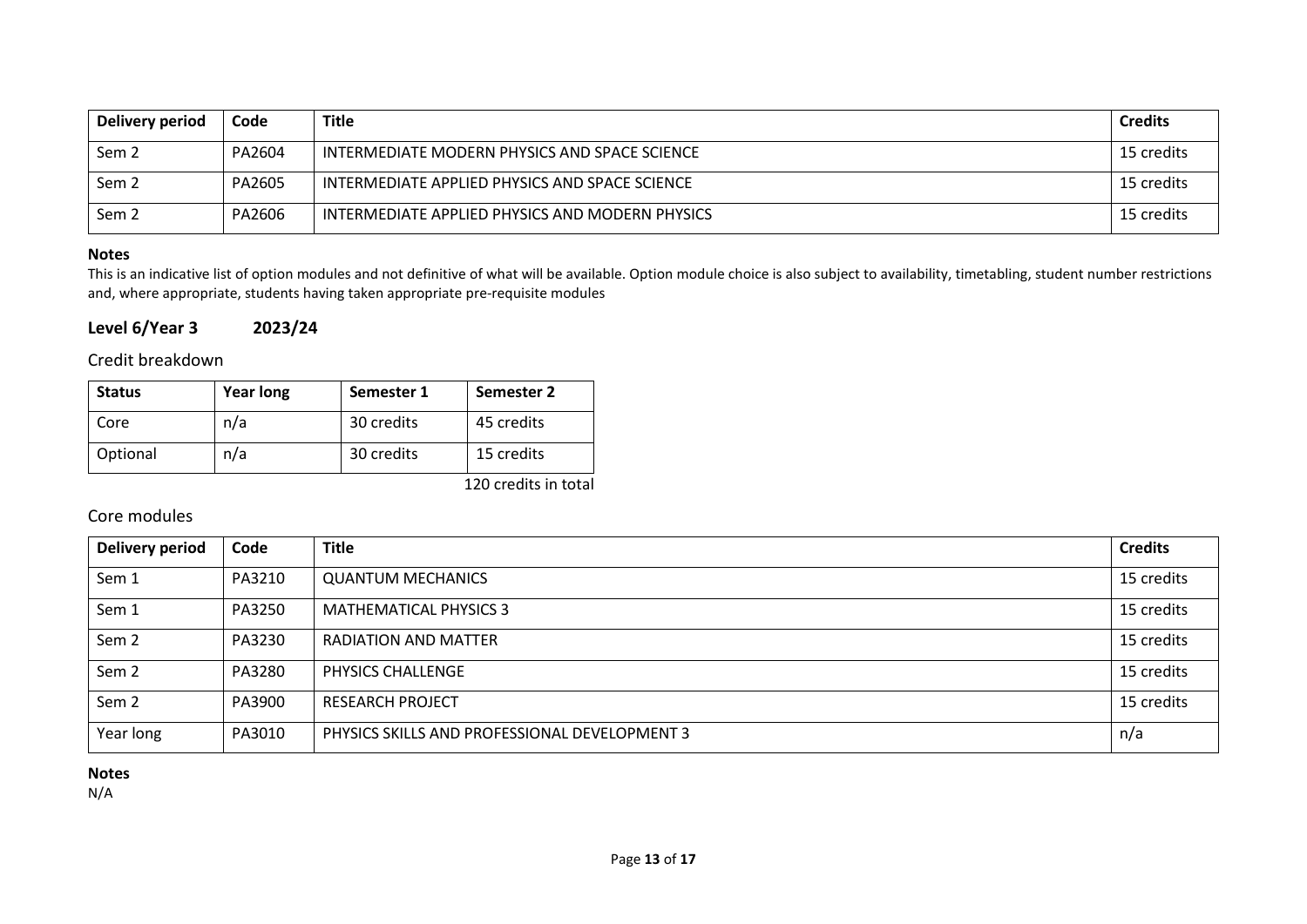# Elective modules

| <b>Delivery period</b> | Code   | <b>Title</b>                                        | <b>Credits</b> |
|------------------------|--------|-----------------------------------------------------|----------------|
| Sem 1                  | PA3601 | APPLIED AND MEDICAL PHYSICS                         | 15 credits     |
| Sem 1                  | PA3605 | QUASARS AND COSMOLOGY                               | 15 credits     |
| Sem 1                  | PA3603 | THE SPACE ENVIRONMENT                               | 15 credits     |
| Sem <sub>2</sub>       | PA3604 | ELEMENTARY PARTICLES, THE STANDARD MODEL AND BEYOND | 15 credits     |
| Sem <sub>2</sub>       | PA3602 | STELLAR ASTROPHYSICS                                | 15 credits     |
| Sem <sub>2</sub>       | PA3606 | PLANETARY PHYSICS                                   | 15 credits     |

## **Notes**

This is an indicative list of option modules and not definitive of what will be available. Option module choice is also subject to availability, timetabling, student number restrictions and, where appropriate, students having taken appropriate pre-requisite modules.

# Elective modules

| <b>Delivery period</b> | Code   | <b>Title</b>                                    | <b>Credits</b> |
|------------------------|--------|-------------------------------------------------|----------------|
| Sem 1                  | PA3241 | <b>INDUSTRY PROJECT</b>                         | 15 credits     |
| Sem 1                  | PA3242 | <b>ASTRODYNAMICS</b>                            | 15 credits     |
| Sem 1                  | PA3243 | <b>ELECTRONICS</b>                              | 15 credits     |
| Sem 1                  | PA3244 | LEAN LAUNCHPAD: EVIDENCE BASED ENTREPRENEURSHIP | 15 credits     |
| Sem 1                  | PA3245 | PHYSICS IN EDUCATION                            | 15 credits     |
| Sem 1                  | PA3246 | <b>PYTHON</b>                                   | 15 credits     |
| Sem 1                  | PA3247 | NUMERICAL PROGRAMMING IN C                      | 15 credits     |
| Sem 1                  | NT3100 | SUSTAINABILITY ENTERPRISE PARTNERSHIP PROJECT   | 15 credits     |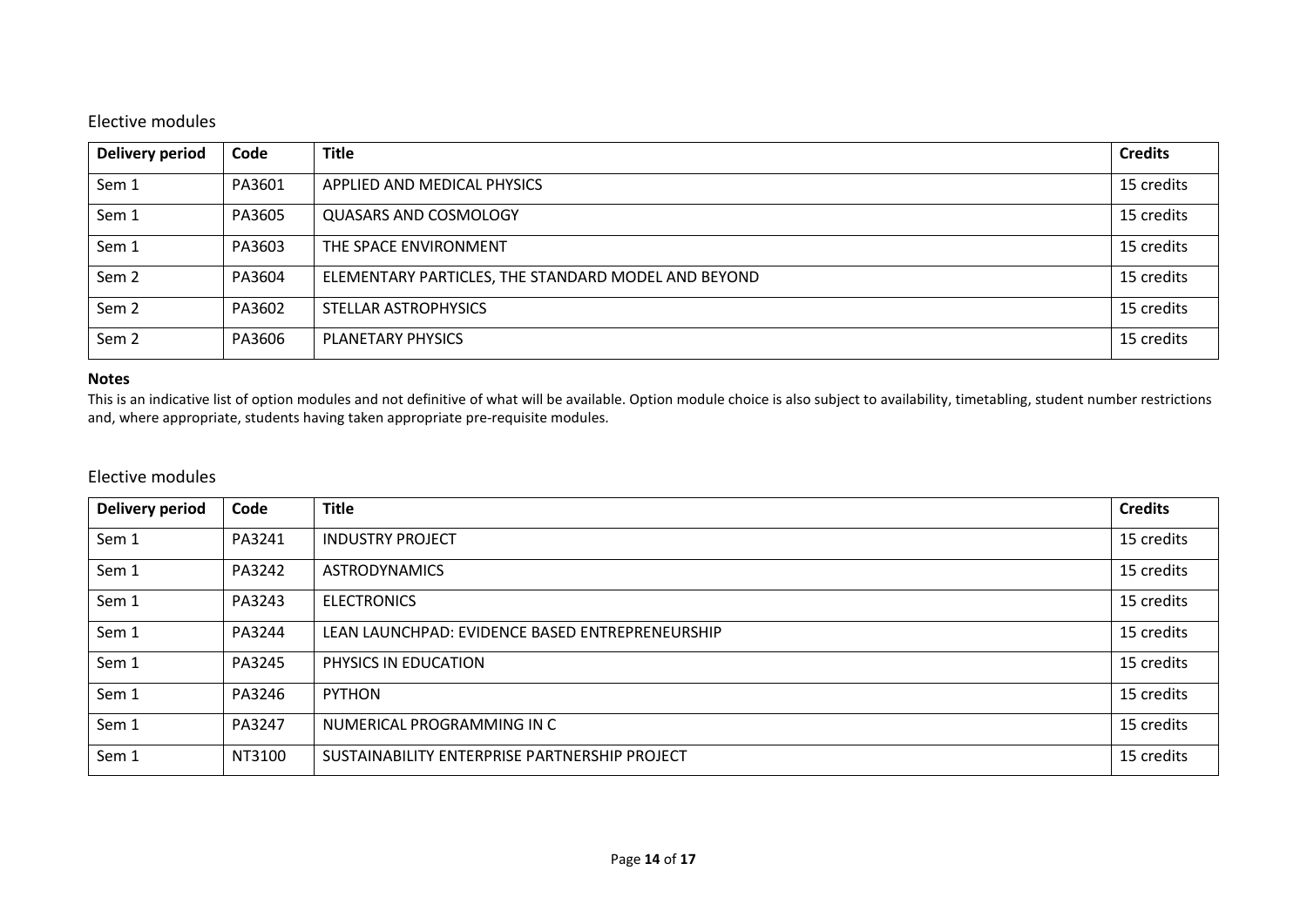## **Notes**

This is an indicative list of option modules and not definitive of what will be available. Option module choice is also subject to availability, timetabling, student number restrictions and, where appropriate, students having taken appropriate pre-requisite modules.

# **Level 7/Year 4 2024/25**

Credit breakdown

| <b>Status</b> | <b>Year long</b> | Semester 1 | <b>Semester 2</b> |
|---------------|------------------|------------|-------------------|
| Core          | 45 credits       | 15 credits | n/a               |
| Optional      | 60 credits       | n/a        | n/a               |

120 credits in total

# Core modules

| Delivery period | Code   | <b>Title</b>                                  | <b>Credits</b> |
|-----------------|--------|-----------------------------------------------|----------------|
| Sem 1           | PA4980 | PHYSICS SPECIAL TOPICS                        | 15 credits     |
| Year long       | PA4440 | LITERATURE REVIEW PROJECT                     | 15 credits     |
| Year long       | PA4010 | PHYSICS SKILLS AND PROFESSIONAL DEVELOPMENT 4 | n/a            |
| Year long       | PA4900 | ADVANCED RESEARCH PROJECT                     | 15 credits     |

## **Notes**

n/a

# Option modules

| Delivery period | Code   | <b>Title</b>                            | <b>Credits</b> |
|-----------------|--------|-----------------------------------------|----------------|
| Year long       | PA4601 | <b>QUANTUM THEORY OF SOLIDS</b>         | 15 credits     |
| Year long       | PA4602 | <b>SCIENTIFIC INFERENCE</b>             | 15 credits     |
| Year long       | PA4603 | SPACE PLASMAS AND PLANETARY ATMOSPHERES | 15 credits     |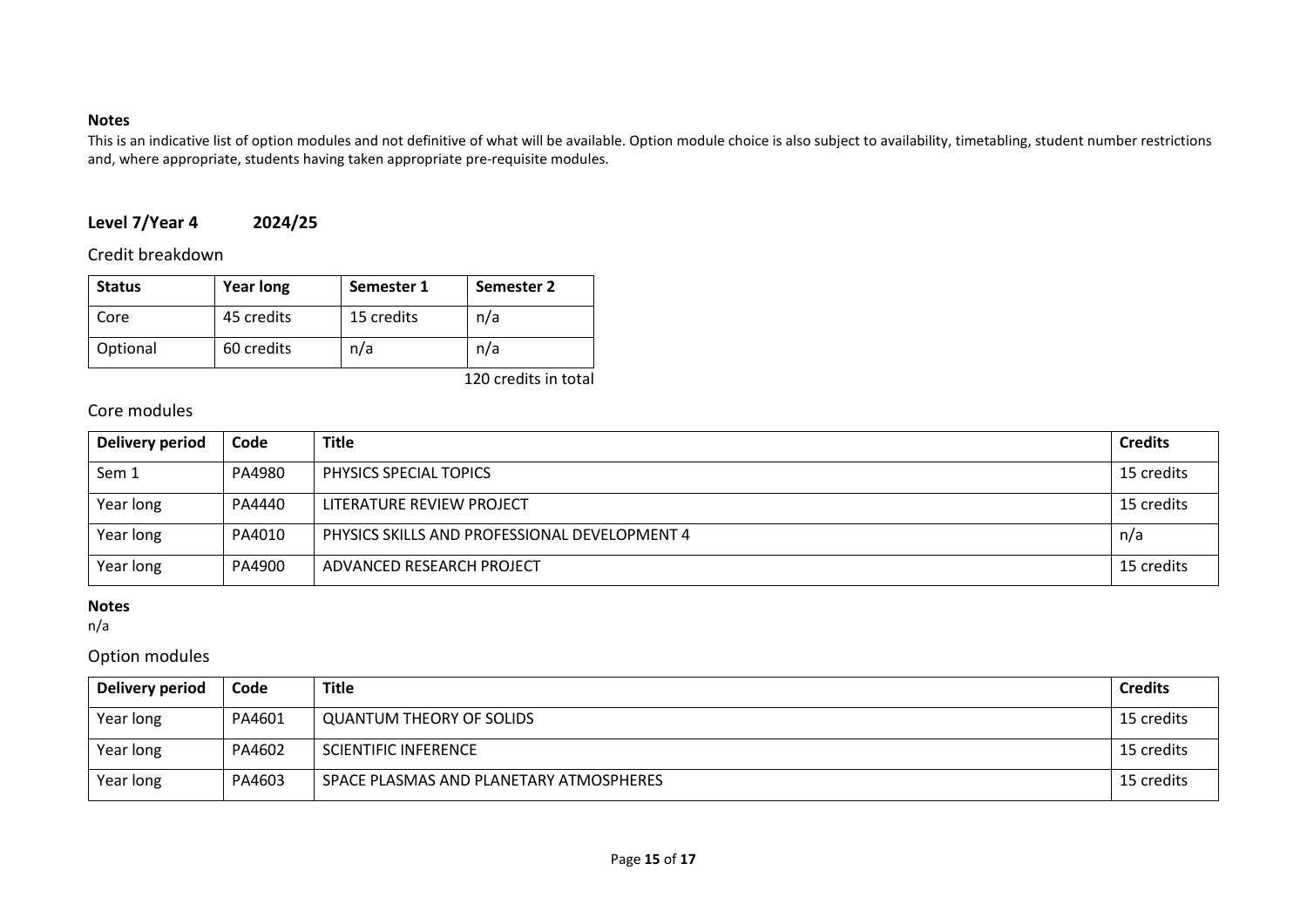| <b>Delivery period</b> | Code   | <b>Title</b>                                       | <b>Credits</b> |
|------------------------|--------|----------------------------------------------------|----------------|
| Year long              | PA4604 | <b>RADIATION PROCESSES</b>                         | 15 credits     |
| Year long              | PA4605 | NANOTECHNOLOGY: TECHNIQUES AND DEVICES             | 15 credits     |
| Year long              | PA4607 | ADVANCED SPACE SCIENCE                             | 15 credits     |
| Year long              | PA4608 | SUPERMASSIVE BLACK HOLES AND LARGE-SCALE STRUCTURE | 15 credits     |
| Year long              | PA4609 | GENERAL RELATIVITY AND QUANTUM FIELDS              | 15 credits     |

#### **Notes**

This is an indicative list of option modules and not definitive of what will be available. Option module choice is also subject to availability, timetabling, student number restrictions and, where appropriate, students having taken appropriate pre-requisite modules.

#### **MPHYS PROGRAMMES IN PHYSICS WITH A YEAR ABROAD**

Students may elect to study a year abroad during their third or fourth year of study.

#### **FIRST AND SECOND YEAR MODULES**

As for the relevant named MPhys programme (see above).

#### **THIRD YEAR MODULES**

The third year of the course will be spent abroad taking approved courses, or an equivalent research placement, in one of the institutions associated with the Department of Physics and Astronomy in an approved exchange programme. Students may be required to spend part of the preceding summer vacation undertaking language preparation if appropriate. Students will be required to pass the year either by achieving an average module mark at the pass level in modules taken or, in the case of a research placement or other equivalent unassessed courses, submitting a satisfactory project report and record of achievement which will be assessed on a pass/fail basis. Alternatively, students may also be asked to pass via submission of a reflective report or via a viva examination. The marks will not be included in the degree assessment.

#### **FOURTH AND FIFTH YEAR MODULES**

As for the relevant third and fourth year modules from the named MPhys programme (see above).

Following successful completion of the year abroad, and satisfactory completion of the programme requirements (as defined by the University Scheme of Assessment) students shall be eligible to be considered for the award of an MPhys in the named area (see above) 'with a year abroad'.

### **MPHYS PROGRAMMES IN PHYSICS WITH INDUSTRY**

Students may elect to undertake an industrial placement. For MPhys students, a single year in industry can be taken either in the third year or the fourth year of their course. The schedule for MPhys students taking a year in industry in their third year is given below. The schedule is similar for MPhys students taking the year in industry in their fourth year, with the third year and fourth years interchanged.